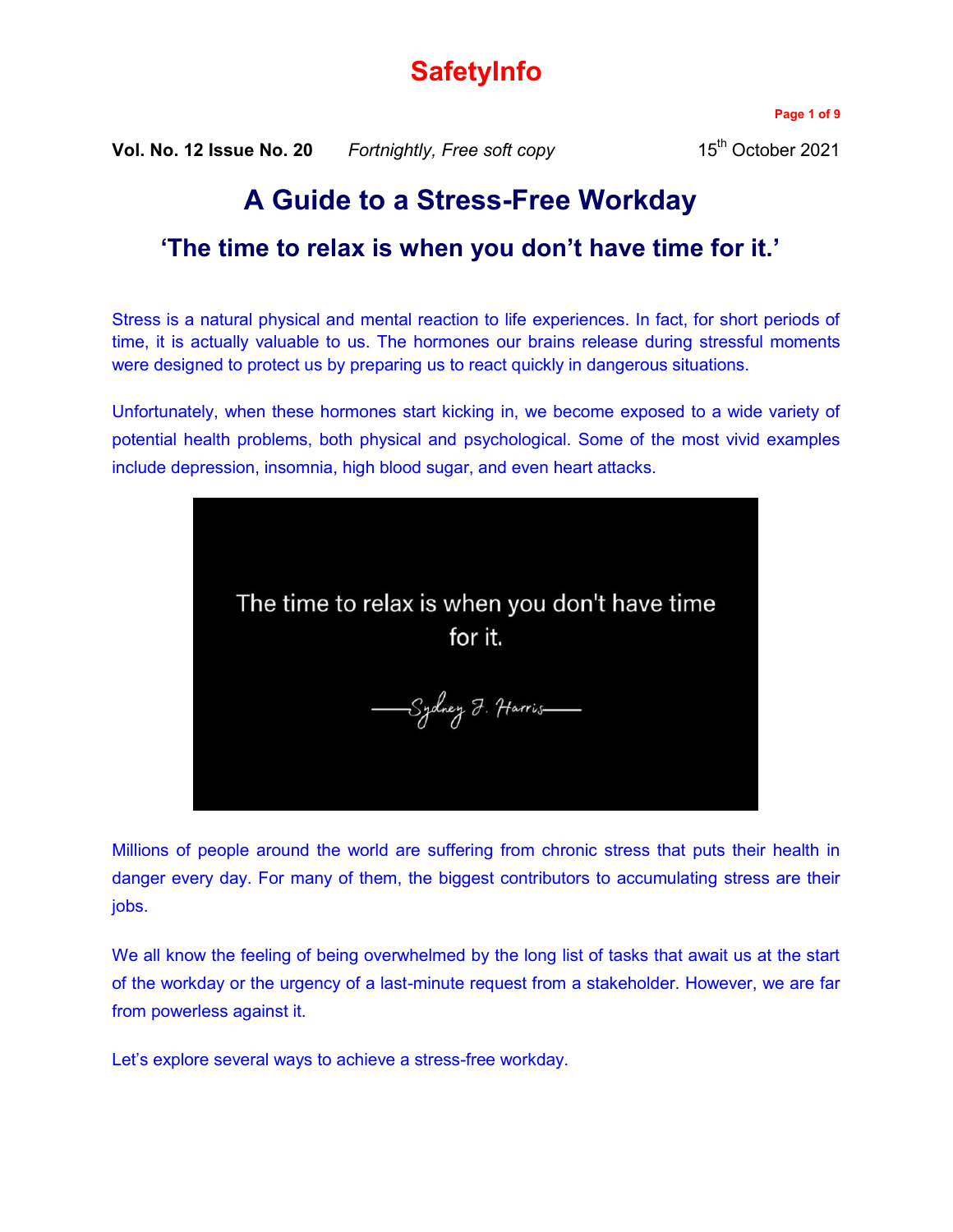### **Get rid of the to-do list**



Make a list. Become overwhelmed. Cross off low-hanging fruit. Feel good (momentarily). Tackle the next easiest task. Repeat.

Sounds familiar, doesn't it? But why simply optimize our workday for productivity, when we can shoot for effectiveness? Those seemingly interminable, stress-inducing to-do lists—we've all been beholden to them.

But if context, clarity, continuous improvement, and stress-free days are what we're looking for, there just might be a better option. For something with such a staggering amount of information, to-do lists fail miserably at providing the context necessary to effectively prioritize our work, understand and communicate our capacity, or surface issues so we can address them in real time, preventing them from recurring.

Rather than creating a static, task-focused, prescriptive inventory of your to-dos, we apply [Personal Kanban.](https://www.modusinstitute.com/personalkanban) It transforms those to-dos into a narrative of our work that promotes cognitive ease that leads to stress-free workdays and invites informed action.

Tasks are situated in context, options and priorities become obvious, and emergent patterns (like recurring bottlenecks) give us the necessary feedback to invite discussion, collaboration, and improvement.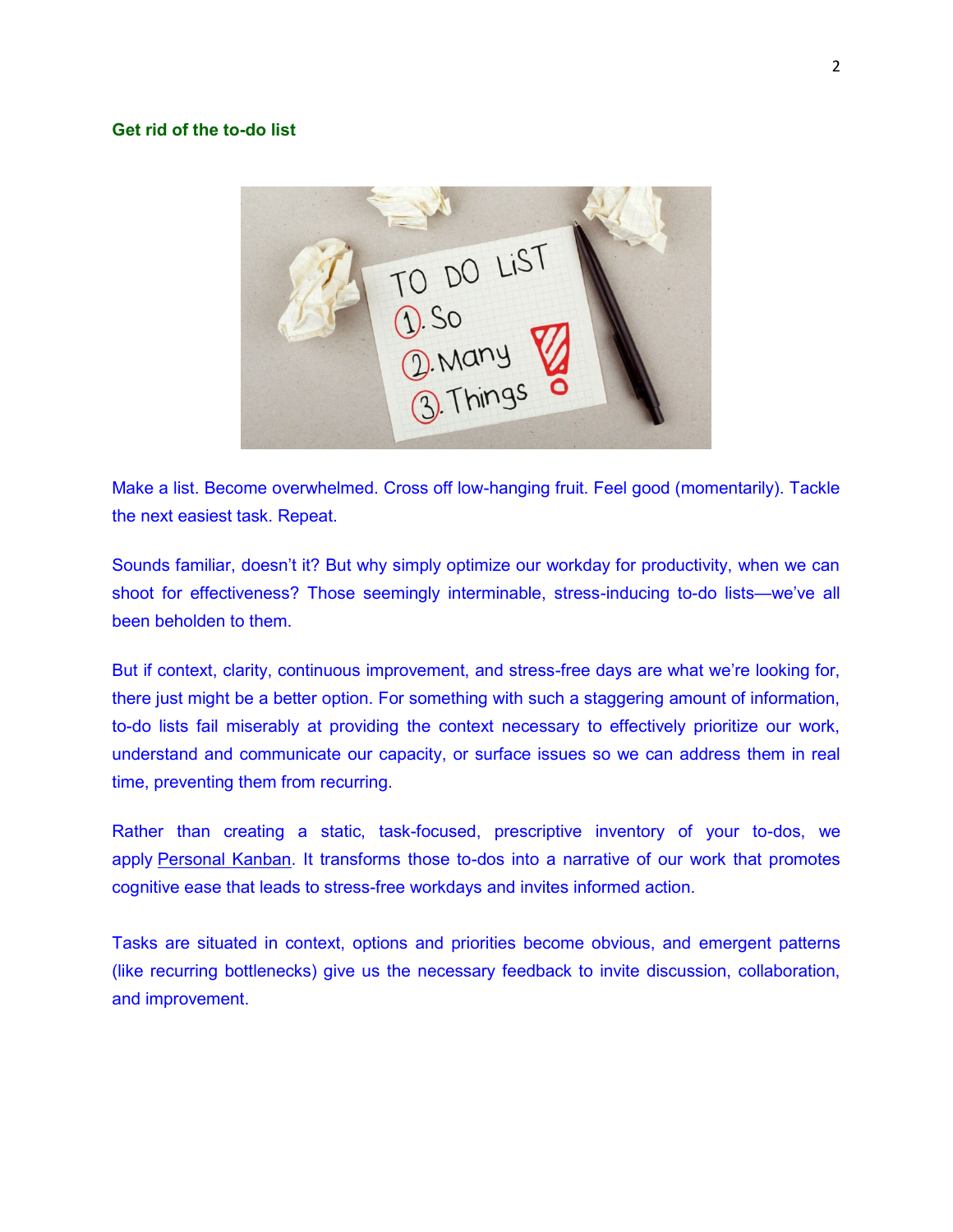#### **Focus on finishing the important work**



Focusing on our most important work (so that we can get it out the door and create value) is hard. It's harder still when work suddenly picks up, is unfamiliar, or arrives with immediate deadlines when we are already busy.

The tyranny of the urgent often distracts us from what is truly important and makes it difficult to enjoy a stress-free workday. We lose focus on the important and end up doing a lot of "busy work." By the end of the day, we are frustrated, which builds stress.

It's not always easy to just "know" what task out of the hundreds we have on our plate is the best to jump on right now. When we visualize our work and [limit our work in progress,](https://www.personalkanban.com/pk/uncategorized/how-to-setting-your-personal-wip-limit) we can see beyond the urgent and discover the best use of our time. We can then sit down with our brains and have an honest chat.

What do we need to do? What relies on others? What is stopping us from doing that one task that just sits there in our "options" column and doesn't move? Why do we promise we'll get those things done today, but at the end of the day it is still just sitting there?

Focus isn't a "light" topic; we all struggle with it every day.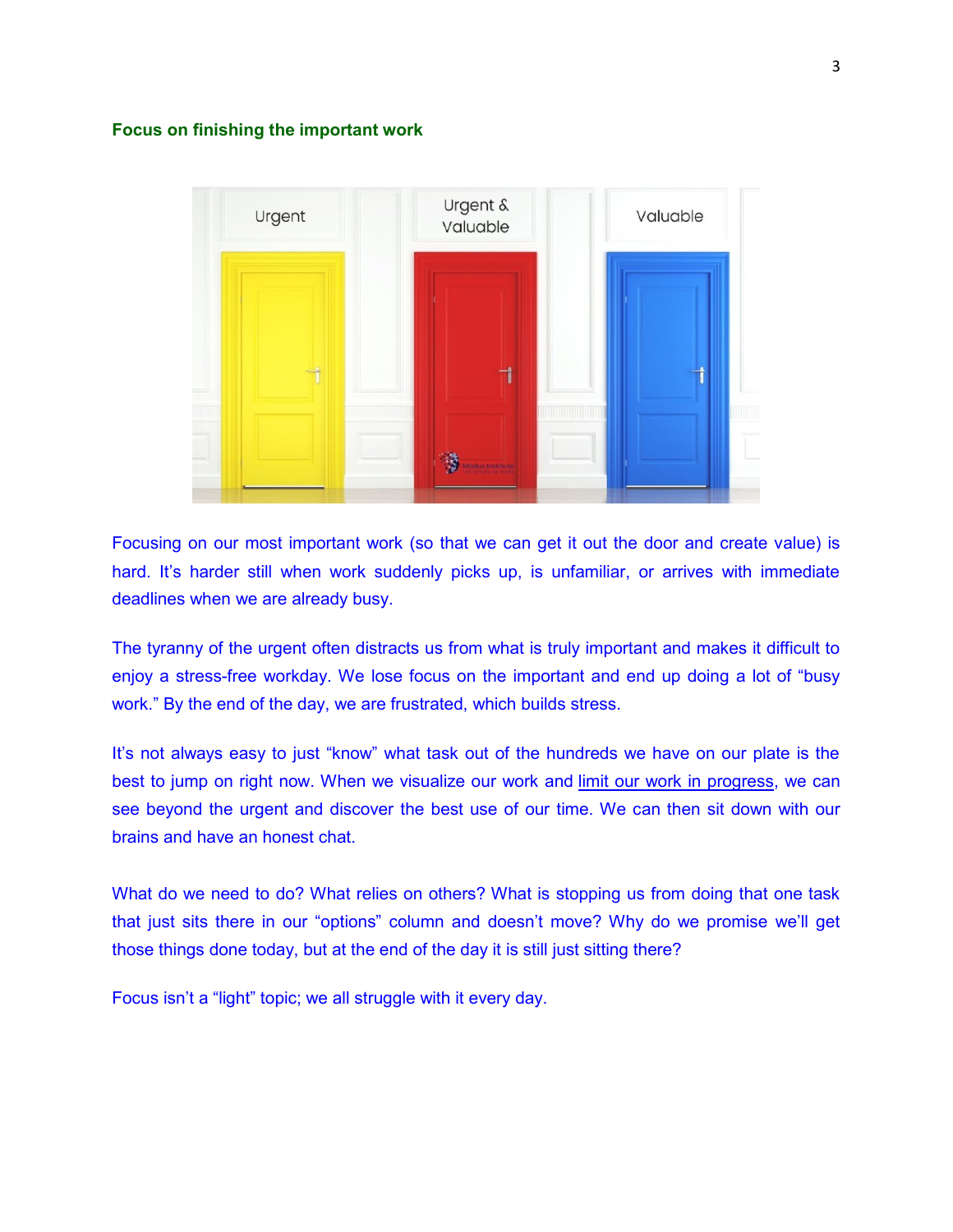### **Evaluate all the different options**

We have all the expectations placed on us by co-workers, bosses, clients, family, friends, the government, and ourselves. They want us to do things. We want us to do things. All those things are more options. We all have tons of options, which can easily stress us out.

Personal Kanban allows us to organize and evaluate them in order to remain stress-free to a high extent. When creating our first Personal Kanban, our first goal is to simply understand all we could be doing right now or that is expected of us.



Here's how we might start out.

- 1. Write down all the expectations people have of us.
- 2. Write down all the things we would like to do (not just work; we want to go to Goa and sit on the beach... *let's write it down*.)
- 3. In our options column, we make a triangle like the one above
- 4. We use this to organize our current supply of options by placing the options in the portion of the triangle that best describes the mix of obligation, desire, and growth.
- *5.* Ask ourselves… *what does this mean?*

With this quick tool, our work will begin to take shape. Ideally, we'd like to see tasks working into the middle to middle-right of the triangle. We want to engage in options that allow growth and that we enjoy. This helps us see the context of the options we have amassed.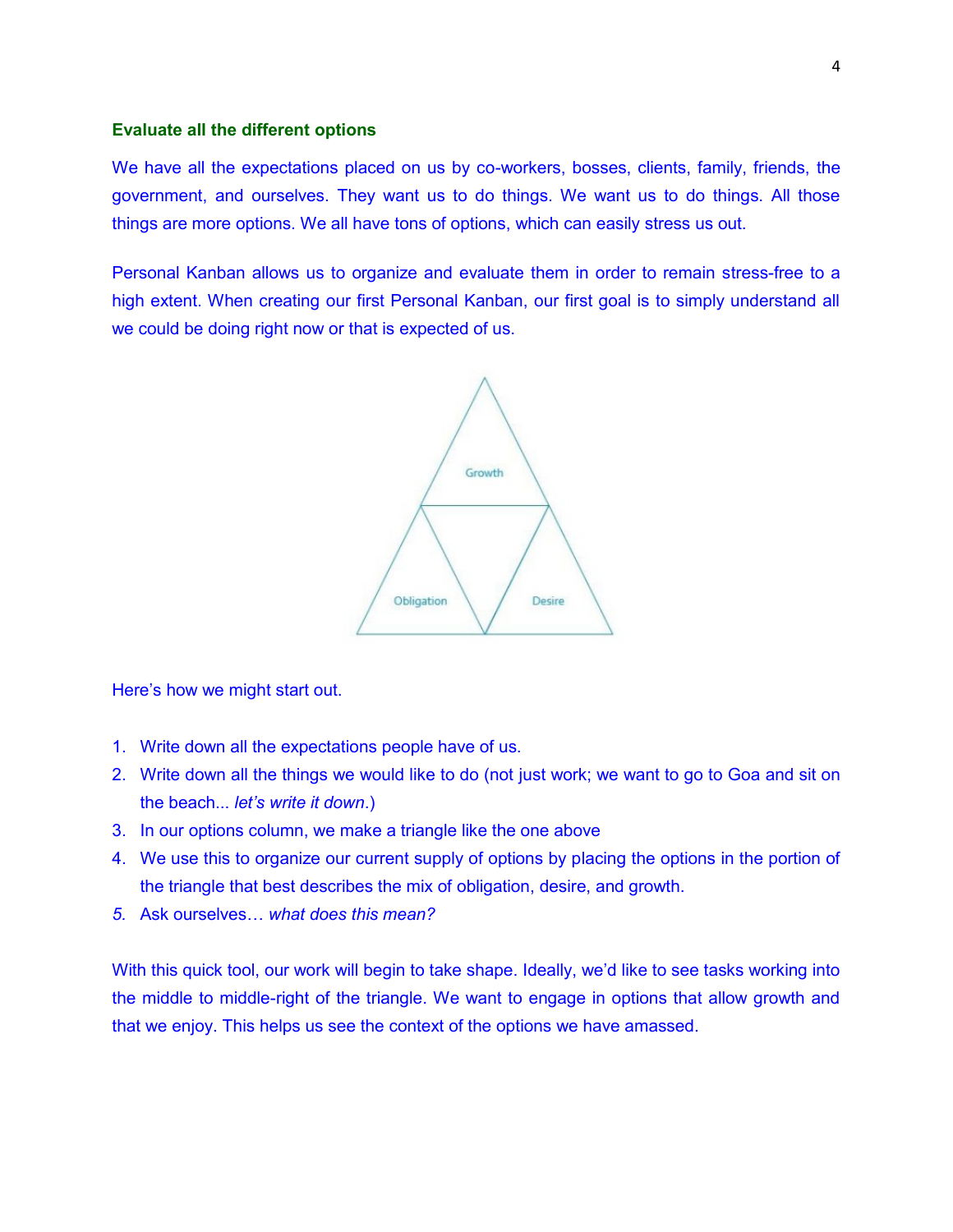A vacation in Goa will likely be high in desire to enjoy some stress-free time and even growth. Moving to Goa and sitting on the beach for eternity might be a good escape, but might not be so high on the growth side.

If we want to collaborate more, swap out "growth" for "collaboration." Our context is our own. Another triangle might measure risks like "resources," "complexity," and "time." We have to make our own and improve on it. Then, we make a better one, after examining our options carefully and choosing wisely.

### **Adopt healthy working habits**



Why do we do certain things? Why do we lose track of time? We've combined a few regimens that have calmed us down, increased our effectiveness, and made us feel healthier and stressfree.

We've created for ourselves things that some blithely call "habits." But we all have habits we're not really proud of, and the word "habit" sounds pathological... like we are Howard Hughes washing our hands.

So, one thing with a "habit" is to make it healthy. Something we do, often because we've created our own little system to do it. If we don't, we don't have a fit or lash out at the world; we just adjust to do better next time (or we just accept that life doesn't always respect our system). Having said all that, here's a proven system that has helped us feel much healthier, successful, and stress-free.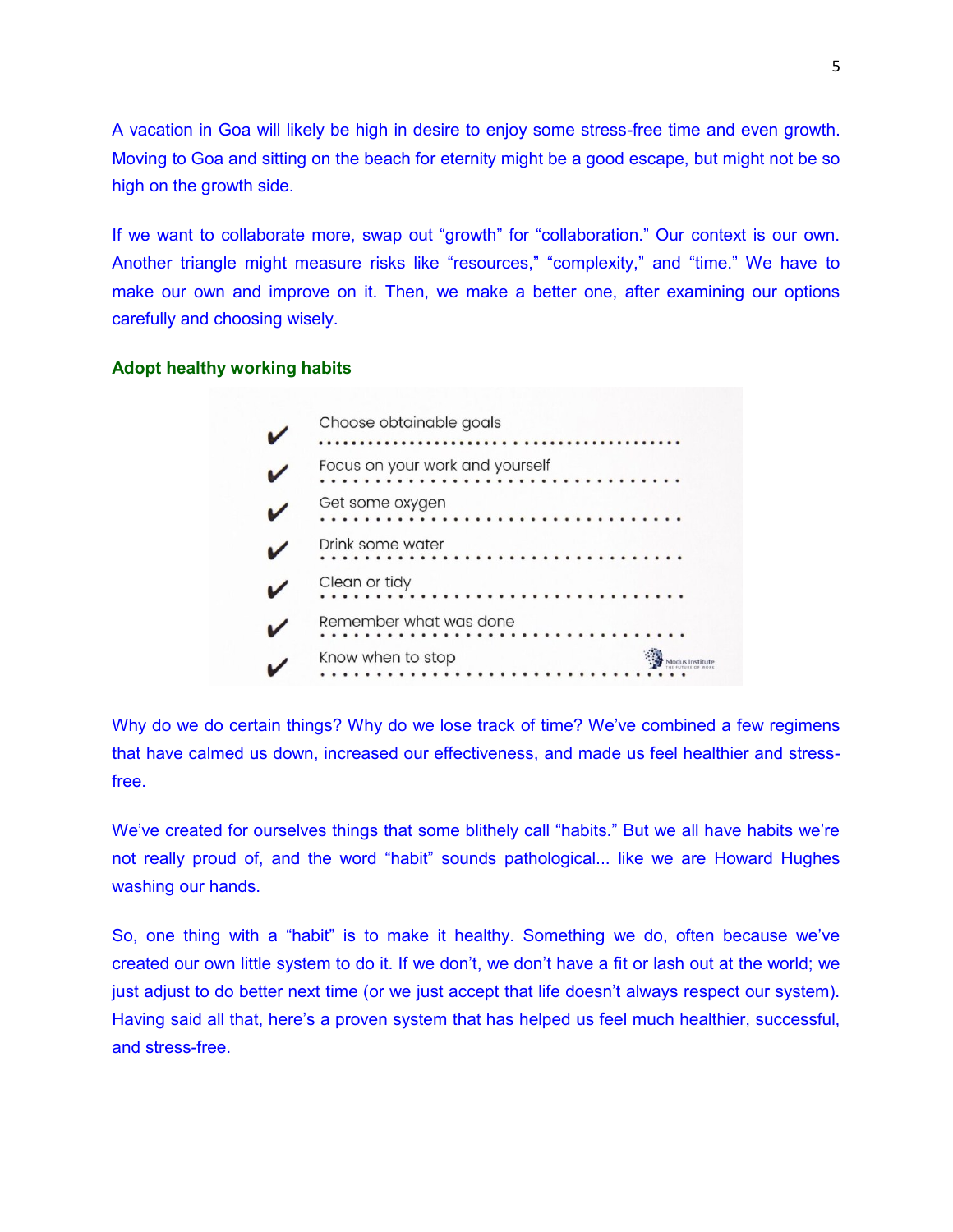#### **Choose obtainable goals**

We make sure we have plenty of tickets in our Personal Kanban to move each day. We try to move several tickets and to make sure that each ticket is either something we *must* do (pay parking ticket, call the cable people) or something that will really move the needle on what we're trying to complete (finish a Modus Institute class, finalize consulting contracts, write blog posts).

#### **Focus on your work and yourself**

Perhaps more than ever before, we have been sticking to [Francesco Cirillo's Pomodoro](https://francescocirillo.com/pages/pomodoro-technique)  [regimens.](https://francescocirillo.com/pages/pomodoro-technique) We work for 25 minutes on a ticket or two. When the Pomodoro timer chimes, we get up and do one of the following:

**Get some oxygen.** Our brains need oxygen in order to work. They do that when we move around. Do some stretching exercises, get up, move, let your mind process quietly, and let your physical systems get some attention.

**Drink some water.** Our brains are made of water along with muscle. On every break make sure you drink at least a few ounces of water.

**Clean or tidy.** How did that one piece of paper over there become a pile? By not addressing it. When our surroundings become untidy, it actually stresses us out. The best way to keep things in order is to deal with them in little chunks. On a cleaning break, we'll just find three quick things to put away, toss out, or otherwise clean up.

#### **Remember what was done**

We've started saying out loud the things we've done during the course of the day, and we've started doing an internal check. *Are we happy with that list? Did we feel it was enough? Should we have done something else?* We've found over the last few months that we're becoming much better at selecting and finishing work that we should both do and be happy doing.

#### **Know when to stop**

This is harder, of course, when people are expecting us to be in a meeting or make a deadline, but we've found that our bodies tell us when we're done for the day. We've generally been running from 6 a.m. to 3 p.m. each day. Sure, we have calls in the middle of the night with people on other continents, or like today, need to start working with a group at 2:30 p.m., but we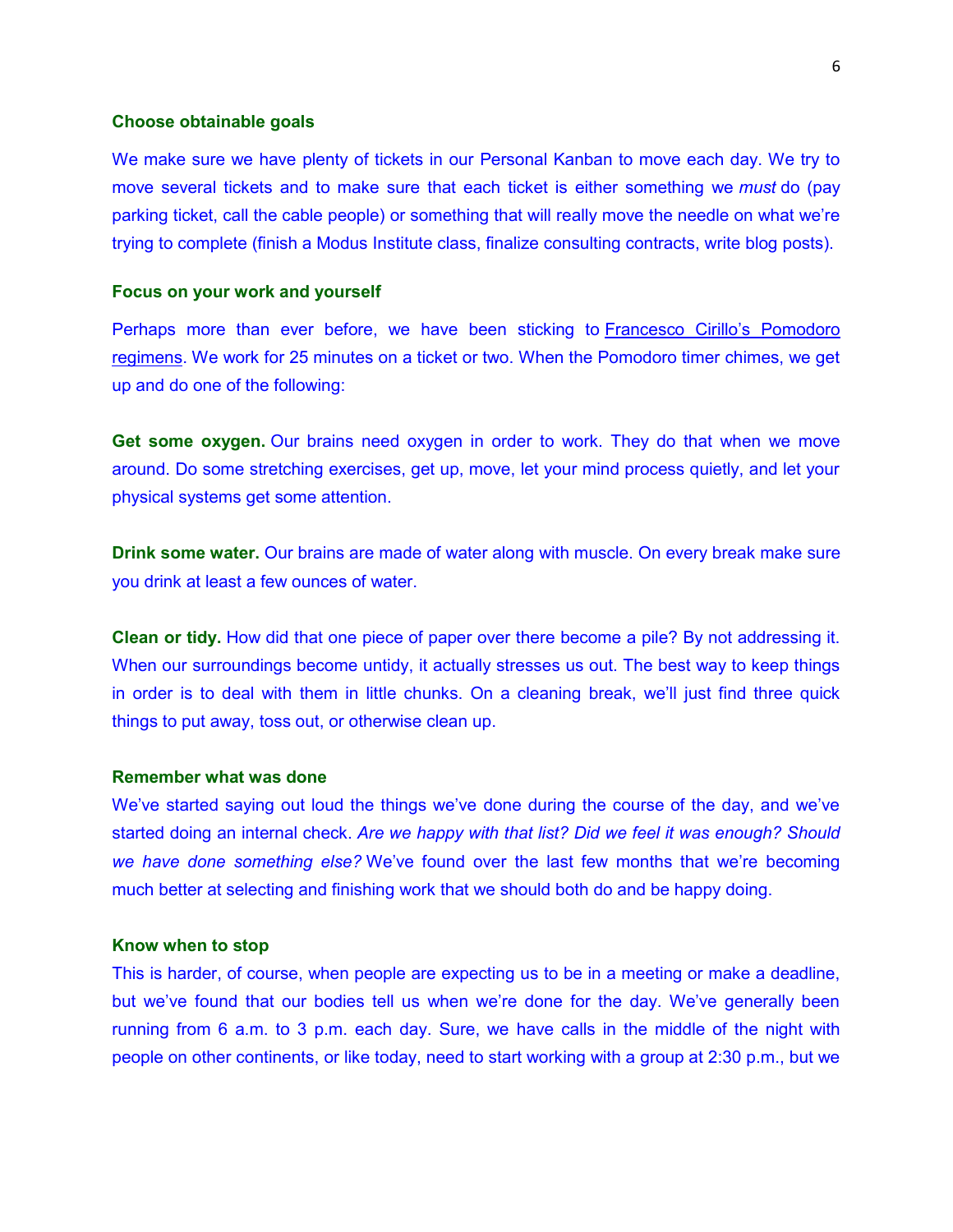now have much more strength to deal with those situations (and not complain about them) because we've let ourselves finish work when our brains are done.

### **Cut yourself some slack**



Workflow should be optimized for throughput, not capacity. Work shouldn't "fit" into our day but rather, it should flow. Much like how a freeway grinds to a halt when its capacity is exceeded, people who are overloaded experience physical and mental gridlock.

As with any system—animate, mechanistic, social, or ecological—the importance of incorporating slack to absorb or respond to variation, manage stress, create efficient processing, and maximize performance is not simply good practice, it's indispensable.

Recently, a series of disconcerting conversations caused me to reflect on how much we tend to undervalue our most important form of slack: sleep.

- **•** A taxi driver shared how he works more than 12 hours per day, with one hour off for lunch, seven days per week because, as he explained, "I can sleep when I'm dead."
- **•** A nail technician who works seven days each week, 10 or more hours per day, and only takes off holidays, expressed pride in her "work ethic" while dismissing her colleagues who work five or six days per week as "lazy."
- **•** A software developer boasted he could—and in fact, does—exist on a diet of Red Bull, chocolate-covered espresso beans, and as few as two to three hours of a caffeine-induced coma... but admitted he greeted each morning in a stupor.
- **•** Sure, these folks might be "productive," but how effective are they really in the long term, and is there any chance for them to be stress-free?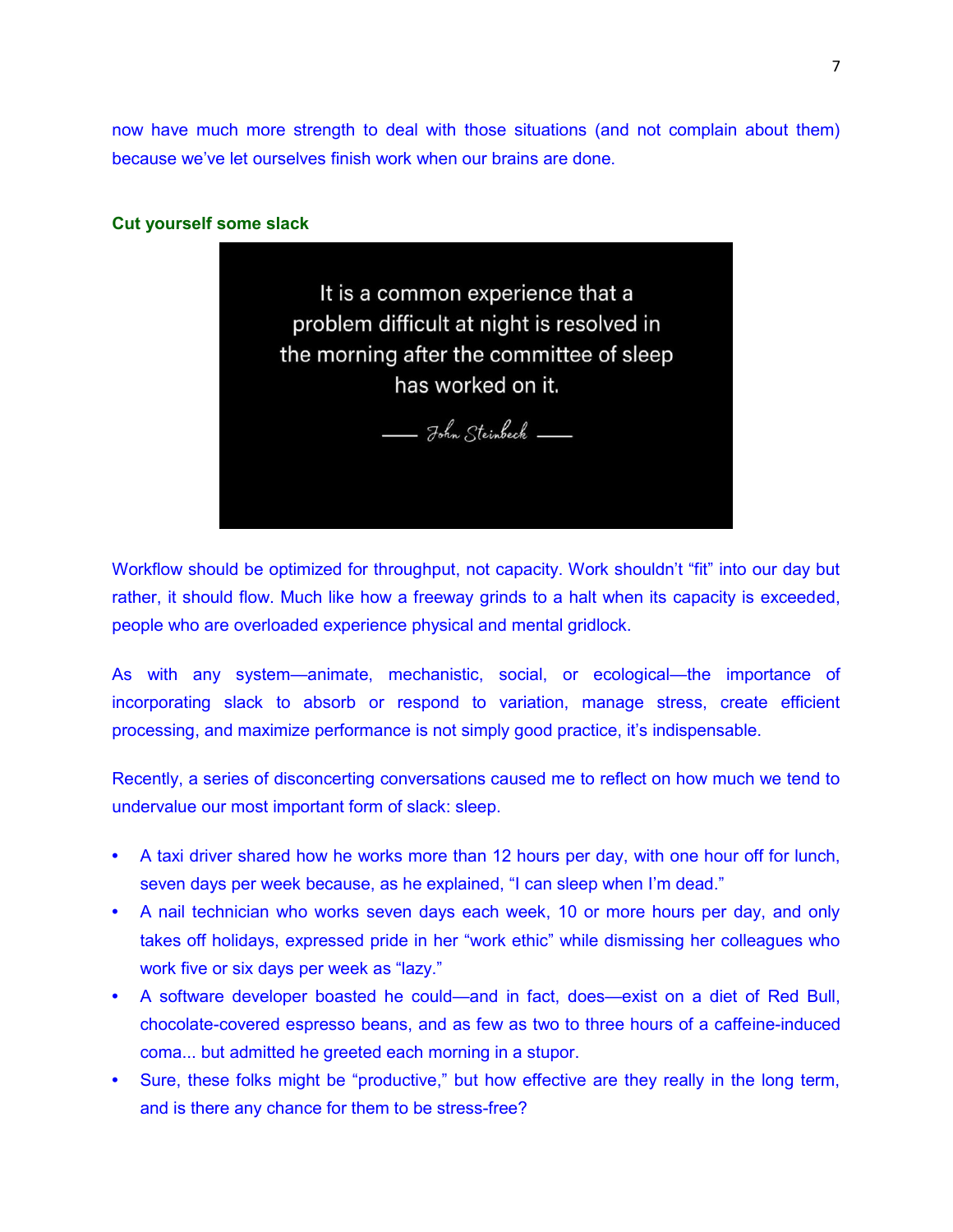"I spend endless days at a time without enough sleep. At first, normal activities become annoying. When you are too tired to eat, you really need some sleep. A few days later, things become strange. Loud noises become louder and more startling, familiar sounds become unfamiliar, and life reinvents itself as a surrealist dream." – **Henry Rollins** 

We wear our busyness like a badge of honor. It has become our default way of existing. Sleep, we rationalize, is for the weak and, ironically, for "slackers." We see it not as a function essential to our existence but as a reward to be earned. And when we do finally deem ourselves "worthy" of a healthy night's sleep, we "cheat" in an attempt to compensate for the hours we've been deprived of.

Sleep experts say most adults need between seven and nine hours of sleep each night for optimum performance, stress management, health, and safety. When we don't get adequate sleep, we accumulate a sleep debt that can be difficult to "pay back" if it becomes too big.

The resulting sleep deprivation has been linked to health problems such as chronic stress, obesity and high blood pressure, negative mood and behavior, decreased productivity, and safety issues in the home, on the job, and on the road.

So long as we view sleep as a luxury, we will dismiss it as waste, deprioritizing it when in actuality, it's the *only* thing absolutely vital to our workflow and stress-free day. Does it really need to be stated? *Humans cannot live without sleep.*

Slack is vital for smooth, efficient flow and maximizing performance. If we frame sleep as part of work, unfinished sleep becomes work in progress. We then struggle with focus. Multitasking and task-switching become inevitable and create a vicious cycle that interferes with the quality of other parts of our life. When we are sleep-deprived, our work-in-progress limit should actually be reduced.

"I work in the quiet of home, 7 a.m.–8 a.m., to sort out things that are stuck or unresolved. Only after I have landed that thinking do I go into the office." – **Tiffany Overton** 

A quiet mind, a fresh perspective lead to improved memory, longer attention span, sustainable learning, and improved judgment. Sleep better. Perform better. It really is that simple to remain stress free.